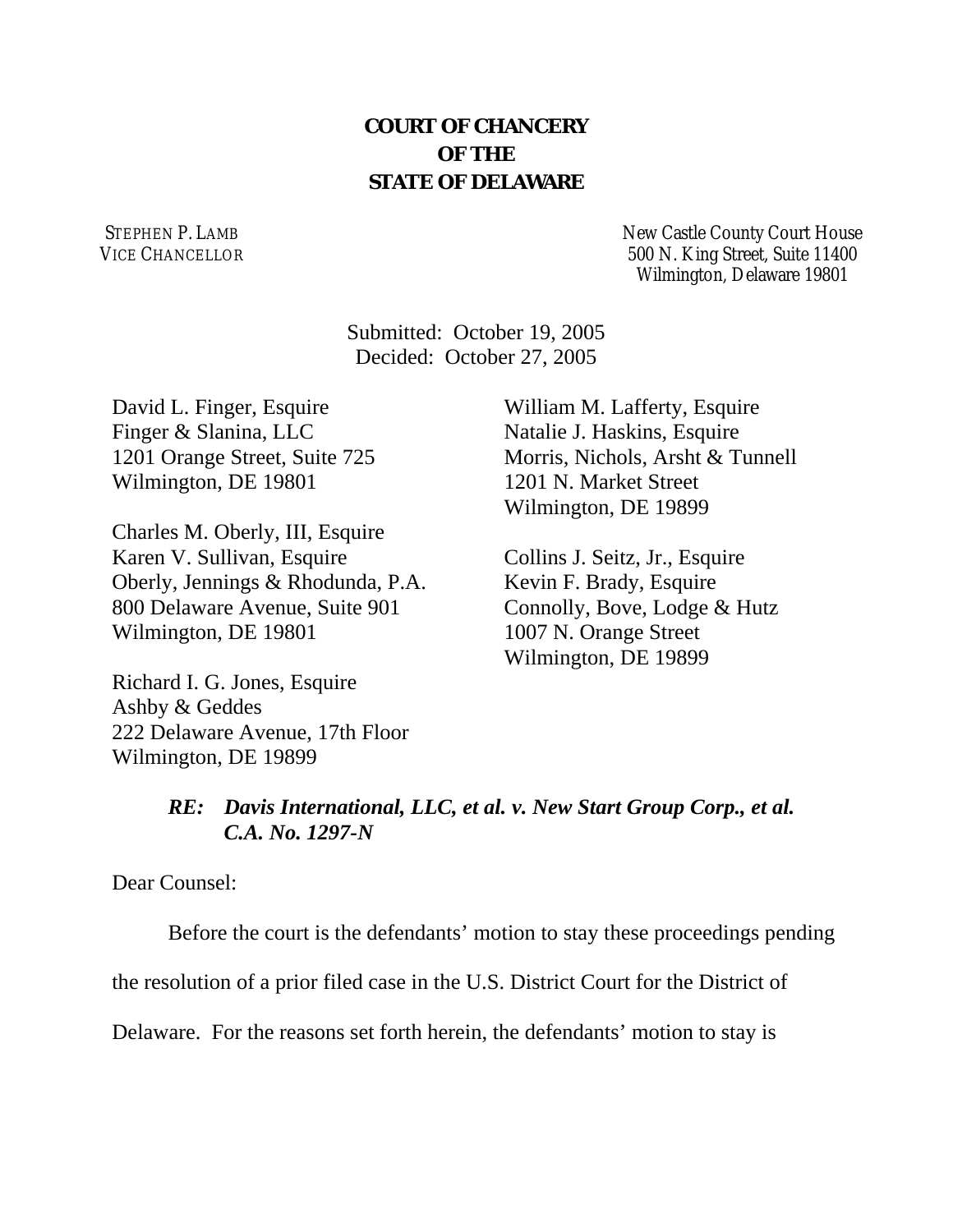granted pending the development of the litigation between the parties in the District Court.

## **I.**

In December 2000, the plaintiffs brought an action in the U.S. District Court for the Southern District of New York against some of the defendants in this case alleging violations of the Racketeer Influenced and Corrupt Organizations Act (RICO), 18 U.S.C.S. § 1961, intentional interference with contract, and conversion arising from allegedly illegal takeovers of aluminum and vanadium production facilities located in Western Siberia and the Northern Ural Mountains. 1 On March 27, 2003, Judge John G. Koeltl dismissed the case on *forum non conveniens* grounds, holding that "Russia is clearly the more convenient forum."2 This judgment was affirmed on appeal.<sup>3</sup>

On November 4, 2004, the plaintiffs filed a new action in this court to take advantage of what they perceived to be a more lenient *forum non conveniens* standard applied by Delaware state courts. The plaintiffs brought federal RICO and common law claims of conversion and added defendants Evraz Holdings,

<sup>1</sup> *Base Metal Trading v. Russian Aluminum,* 253 F. Supp. 2d 681, 683 (S.D.N.Y. 2003). Two of the defendants in this action were initially named as defendants in the prior New York action. <sup>2</sup> *Id.* at 713.

<sup>3</sup> *Base Metal Trading Ltd. v. Russian Aluminum*, 98 Fed. Appx. 47 (2d Cir. 2004).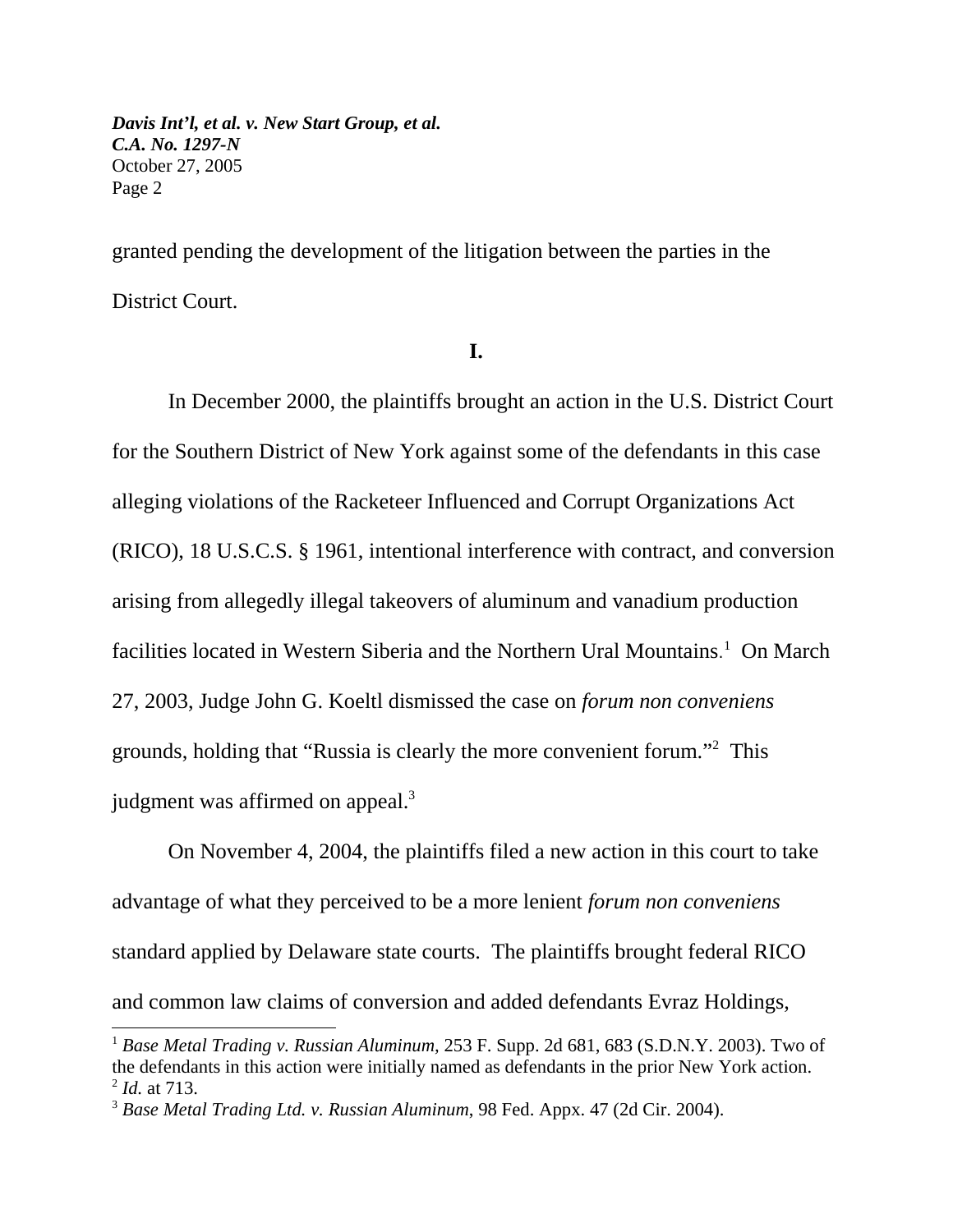Ural-Gorno Metallurgical Company, and Mikhail Nekrich, alleging that the defendants stole their controlling interest in the vanadium ore plant through a criminal scheme. On November 30, 2004, the defendants removed the case to the federal court, pursuant to 18 U.S.C. 1441(b), based on federal question jurisdiction resulting from the plaintiffs' RICO claims. The defendants moved in the District Court to dismiss the complaint on grounds, *inter alia*, of *forum non conveniens* and direct estoppel based on Judge Koeltl's decision and its affirmance. The defendants also moved for an injunction barring the plaintiffs from further litigating this matter in any court in the United States. These motions are currently pending before the Honorable Gregory M. Sleet.

The plaintiffs responded to these developments by amending their federal court complaint to exclude the non-federal law claims and by refiling the state law claims in this court on April 26, 2005, adding new claims for aiding and abetting, conversion, and civil conspiracy. $4$  On July 5, 2005, the defendants moved to stay this action pending the outcome of their motions in the District Court. After briefing, this court heard oral arguments on October 19, 2005.

<sup>&</sup>lt;sup>4</sup> In June 2005, the plaintiffs also brought suit on similar allegations in Luxembourg against Evraz Group, a corporation related to Evraz Holdings.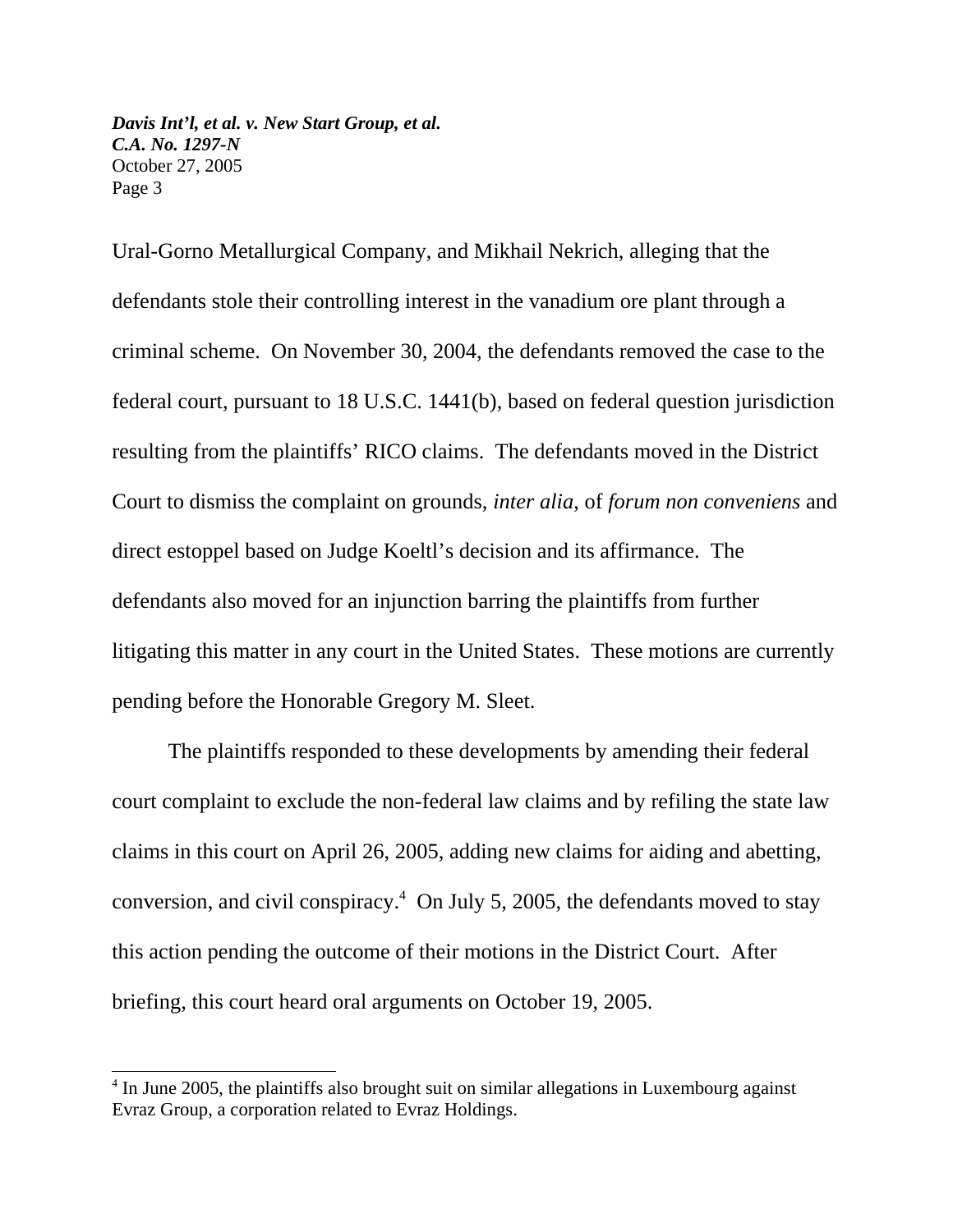**II.**

In addressing a motion to stay a later-filed action pending the outcome of a

first-filed foreign action, *McWane Cast Iron Pipe Corp. v. McDowell-Wellman*

*Engineering Co.* and its progeny provide the appropriate analysis.<sup>5</sup> The plaintiffs,

nevertheless, cite to *Marks v. Stinson6* and *Gwynedd Properties, Inc. v. Lower*

*Gwynedd Township*<sup>7</sup> in their briefs and at oral argument as controlling precedent

on this matter. Those cases are concerned with whether a federal court, pursuant to

the *Younger* abstention doctrine, should abstain from litigating the case because of

an ongoing state court proceeding and, thus, not relevant to the motion at hand.<sup>8</sup>

<sup>&</sup>lt;sup>5</sup> 263 A.2d 281 (Del. 1970); Donald J. Wolfe, Jr. and Michael A. Pittenger, CORPORATE AND COMMERCIAL PRACTICE IN THE DELAWARE COURT OF CHANCERY, §5-1 at 5-2 (2005) (explaining that where a prior-filed action is pending in another jurisdiction, *McWane* and its progeny mandate the liberal exercise of discretion in favor of a stay).

<sup>6</sup> 19 F.3d 873 (3d. Cir. 1994).

<sup>7</sup> 970 F.2d 1195 (3d. Cir. 1992).

<sup>&</sup>lt;sup>8</sup> The *Younger* abstention doctrine reflects a strong federal policy against federal court interference with pending state judicial proceedings. A federal court should abstain under *Younger* when (1) there are ongoing state proceedings that are judicial in nature; (2) the state proceedings implicate important state interests; and (3) the state proceedings afford an adequate opportunity to raise the federal claims. *Younger v. Harris*, 401 U.S. 37 (1971). In *Gwynedd Properties,* the plaintiff landowner brought suit against the defendant township under 42 U.S.C.S. § 1983 alleging that the defendants, acting under color of state law, conspired to deprive it of its constitutional property rights. The district court dismissed the suit, relying on the *Younger* abstention doctrine, due to the existence of an ongoing state proceeding. The Court of Appeals for the Third Circuit reversed on grounds that the *Younger* abstention doctrine did not bar the appellant from litigating its claims in both state and federal courts because the claims advanced in the federal court were different than those advanced in the state court and the federal action would not interfere with the ongoing state proceeding. In *Marks v. Stinson*, the plaintiffs, election officials and candidates, brought suit under the Voting Rights Act and the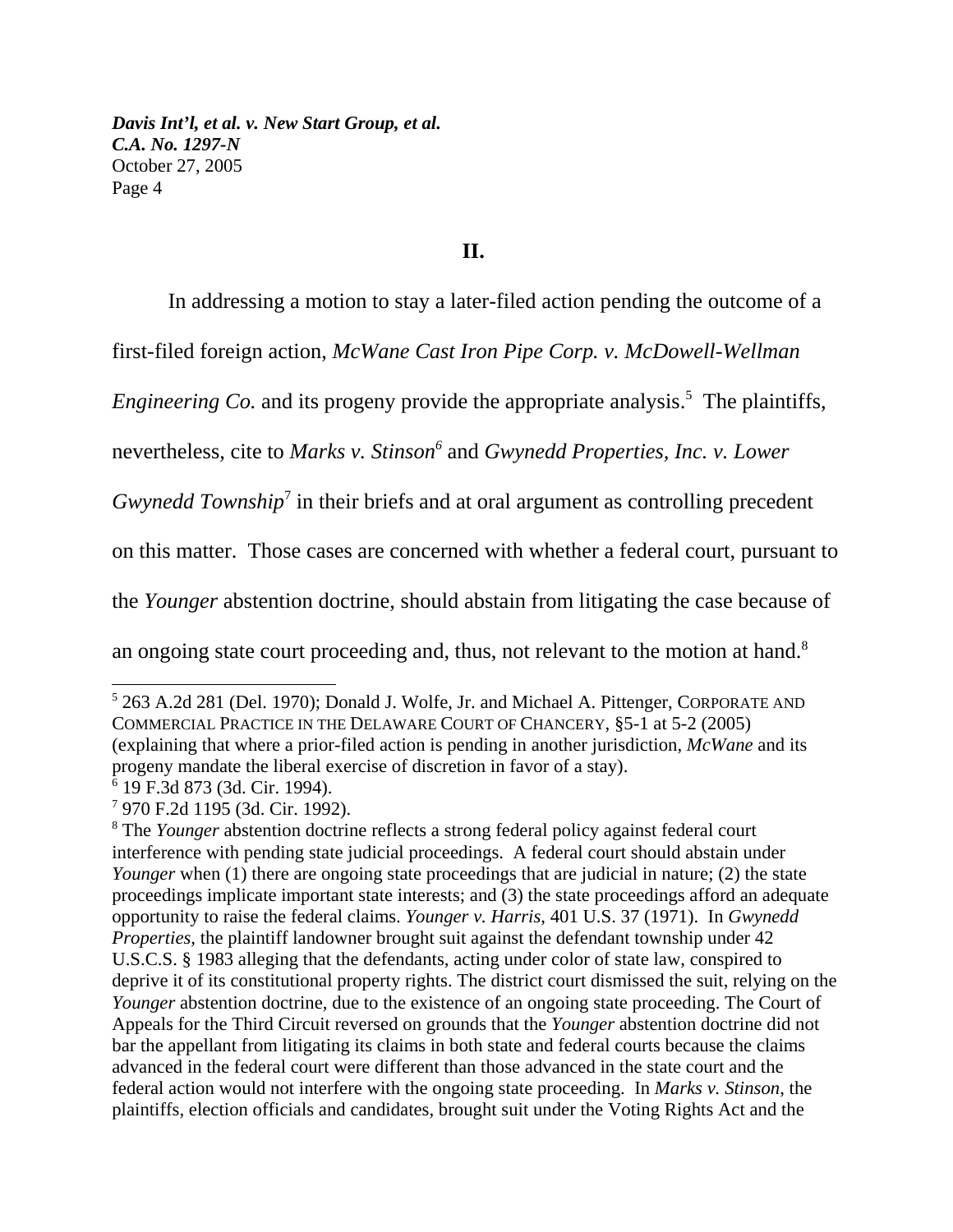M*cWane* sets forth the following guidelines:

A stay may be warranted . . . by facts and circumstances sufficient to move the discretion of the Court; that such discretion should be exercised freely in favor of the stay when there is a prior action pending elsewhere, in a court capable of doing prompt and complete justice, involving the same parties and the same issues; that, as a general rule, litigation should be confined to the forum in which it was first commenced.9

In effect, where a party alleges that there is a pending foreign action, the discretion

to grant a stay should be freely exercised when (1) there is a first-filed prior

pending action, (2) that involves similar parties and issues, and (3) the other court

is capable of doing prompt and complete justice.<sup>10</sup> "These concepts are impelled

by considerations of comity and the necessities of an orderly and efficient

administration of justice."11 Moreover, if a foreign action is pending, principles of

Civil Rights Act challenging an election on the theory that the defendants conspired to cause illegally obtained absentee ballots to be cast. The Third Circuit affirmed the lower court's decision to refuse to abstain from proceeding due to ongoing state court litigation on grounds that the plaintiff did not seek relief in the federal court that would interfere with the state judicial process.

<sup>&</sup>lt;sup>9</sup> 263 A.2d at 283.

<sup>10</sup> *Id*.; *See generally Kurtin v. KRE*, LLC, 2005 Del. Ch. LEXIS 70 at \*15-17 (Del. Ch. May 16, 2005) for a recent and thorough discussion of the *McWane* analysis.

<sup>11</sup> *Supra* note 9; *Issen & Settler v. GCS Enterprise, Inc.,* 1981 Del. Ch. LEXIS 615 at \*5 (Del. Ch. Dec. 7, 1981) (holding that, in exercising its discretion to stay an action, the court is guided by policy considerations which promote the efficient administration of justice).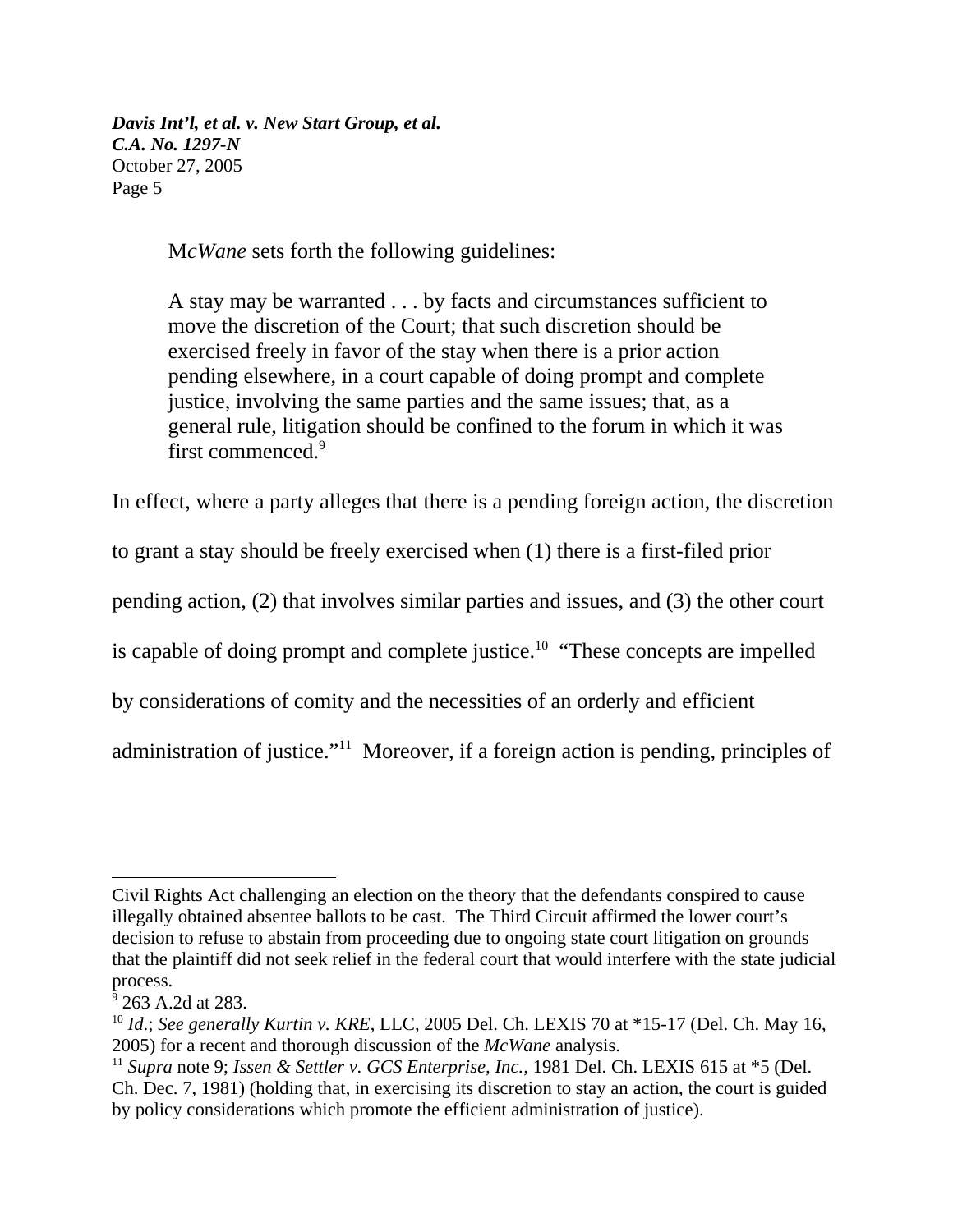fairness, judicial economy, and the possibility of inconsistent results favor the granting of a stay. $12$ 

First, there is no doubt that the action pending in the District Court is the first-filed action. The plaintiffs initially filed that action in this court; however, by choosing to include federal claims in their complaint, they voluntarily subjected themselves to the possibility of removal under 18 U.S.C.  $\S$  1441(b).<sup>13</sup> Instead of moving in the District Court to remand the state claims back to this court, the plaintiffs unilaterally determined to split their claims through the device of amending their federal court complaint to eliminate their state law claims, and refiling those non-removable claims in this court. The plaintiffs' procedural maneuvers, premised on their desire to obtain a different *forum non conveniens* standard, do not change the fact that the litigation pending in the District Court is the first-filed action.

<sup>&</sup>lt;sup>12</sup> Harbor Finance Partners v. Sunshine Mining & Refining Co., 1996 Del. Ch. LEXIS 10 at \*5 (Del Ch. Feb. 16, 1996) (granting the defendants' motion to stay the Court of Chancery action pending resolution of the claims in the District Court, and holding that Delaware courts should avoid duplicative efforts to conserve limited judicial resources).

<sup>13</sup> *Caterpillar, Inc. v. Williams*, 482 U.S. 386, 392 (U.S. 1987) (explaining that the plaintiff is the master of the claim and may choose to avoid federal jurisdiction by exclusive reliance on state law).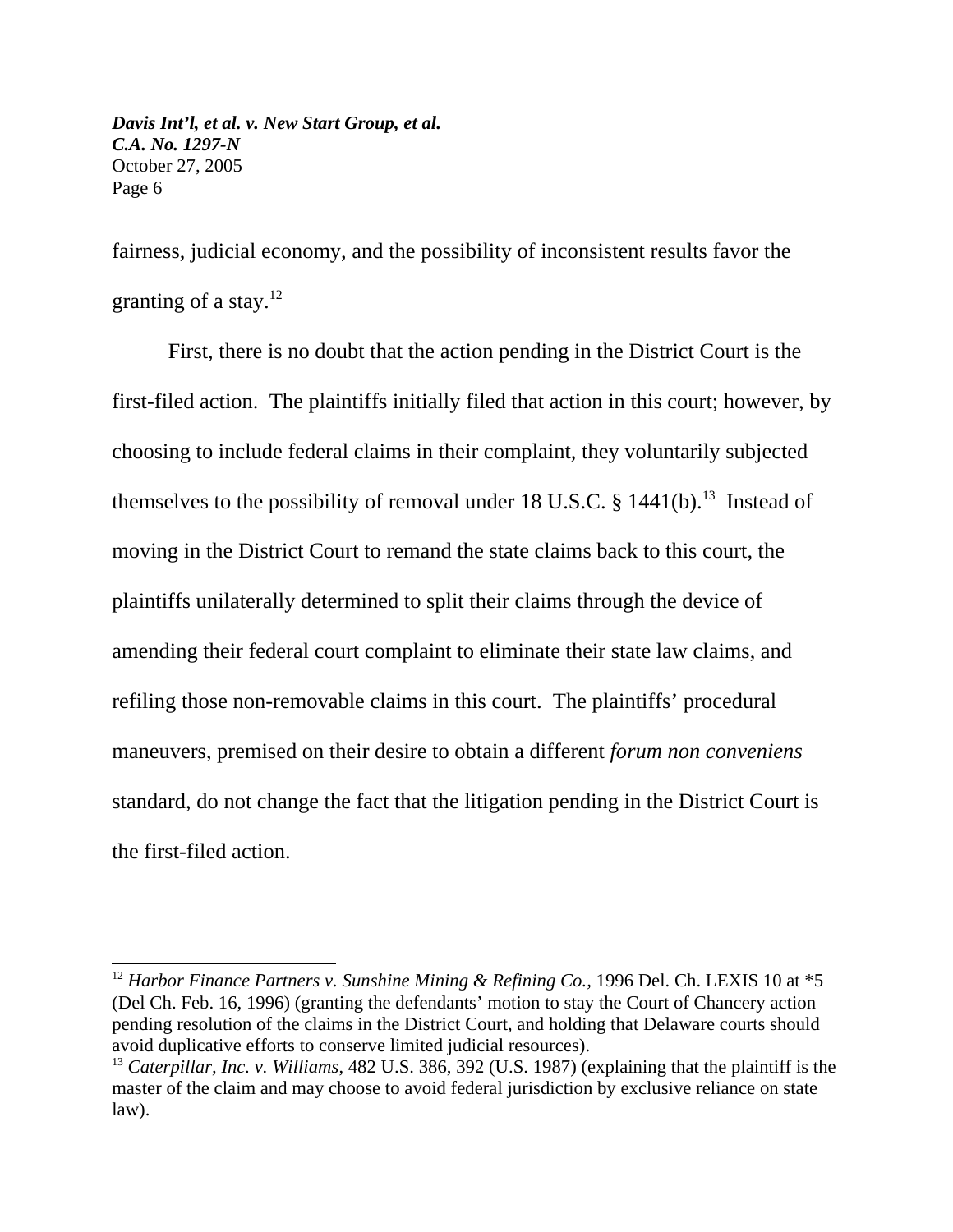Second, it is obvious that the two complaints involve the "same parties and the same issues."14 "Consistent with the *McWane* doctrine generally, the 'same parties, same issues' analysis focuses on substance over form. The parties and issues need not be identical."15 Instead, there must be a showing of "substantial or functional identity" between the parties in the cases and the issues must arise out of a "common nucleus of operative fact."16 Here, the parties and issues involved in the first-filed complaint are substantially similar to those involved in this action.<sup>17</sup>

<sup>14</sup> *McWane*, 263 A.2d at 283.

<sup>15</sup> *Kurtin*, 2005 Del. Ch. LEXIS 70 at \*15.

<sup>&</sup>lt;sup>16</sup> *Id.*; Donald J. Wolfe, Jr. and Michael A. Pittenger, CORPORATE AND COMMERCIAL PRACTICE IN THE DELAWARE COURT OF CHANCERY, § 5-1 at 5-17 (2005) ("Although the complete identity of parties and issues can greatly simplify the analysis, complete identity is rare, and an absolute identity of parties and issues is not a necessary prerequisite to a stay of a later-filed action in favor of a prior pending action. Delaware courts have often granted stays even though the parties and issues involved in the various pending actions were not identical."); *Cornerstone Tech., LLC v. Conrad*, 2003 Del. Ch. LEXIS 34, at \* 46-49 (Mar. 31, 2003); *In re Westell Techs., Inc. Deriv. Litig*., 2001 Del. Ch. LEXIS 161, at \*5-6 (June 29, 2001) ("Our cases have consistently held that in determining whether parties, issues, or claims are similar for the purpose of the *McWane* analysis, substantial or functional identity is sufficient."); *USX Corp. v. U.S. Denio Steels*, *Inc.,* 2000 Del. Ch. LEXIS 122, at \*5-6 (June 29, 2001) (staying the Delaware action in favor of a Texas action involving the same, but not all, identical issues); *Harbor Finance Partners*, 1996 Del. Ch. LEXIS 10, at \*6 ("Delaware law does not require both actions to have identical parties and issues in order to grant a stay."); *Zimmerman v. Home Shopping Network*, 1989 Del. Ch. LEXIS 101 (Sept. 11, 1989**)** (according deference to the first-filed Florida action, notwithstanding the lack of complete identity among the parties and issues in the two cases).

 $17$  The only difference between the parties to this action and the parties to the action pending in the District Court is that Pan-American is not a defendant in this action.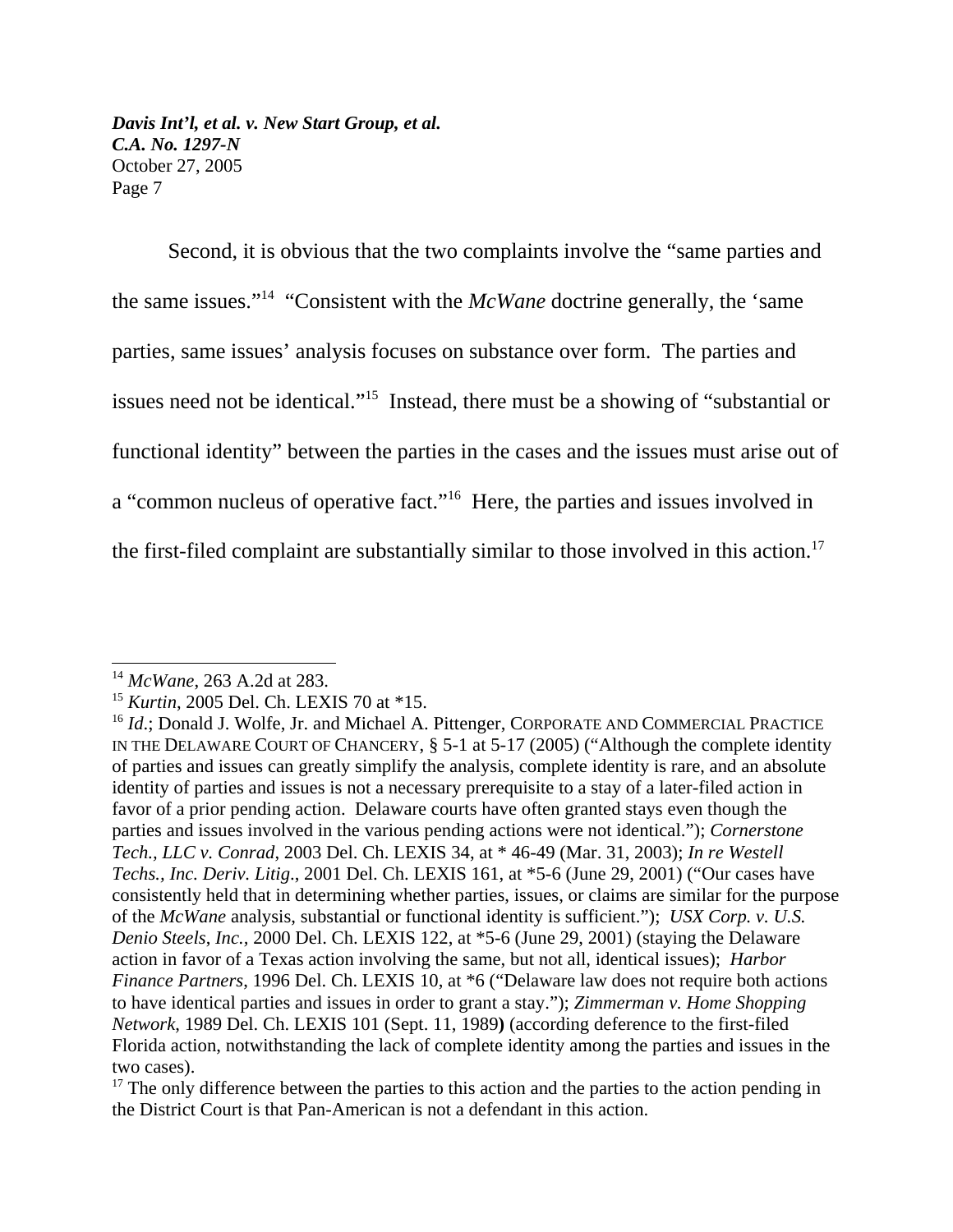Furthermore, it is apparent that the common law claims arising under state law and the RICO violation claims under federal law arise from the same disputed transaction and thus derive from a common nucleus of operative fact.<sup>18</sup> In both cases, the plaintiffs allege that they were wrongfully deprived of their controlling interest in Kachkanarsky GOK, a vanadium plant, through a complex criminal scheme orchestrated by the defendants.

Third, the District Court is able to render "prompt and complete justice" of the dispute between the parties.19 Accordingly, based on the foregoing *McWane* analysis, this litigation will be stayed pending resolution by the District Court.

Finally, the court notes that the plaintiffs are engaging in piecemeal litigation and are trying to subvert the removal statute by improperly splitting their

<sup>&</sup>lt;sup>18</sup> In re Westell Technologies, 2001 Del. Ch. LEXIS 161 at \*7 (rejecting the plaintiffs' argument that the issues are not the same because the Delaware plaintiffs are asserting common law breach of fiduciary duty claims, while the federal plaintiffs are asserting claims under the federal securities laws, since they arise out of the same transactional facts); *Visual Edge Sys., Inc. v. Takefman*, 2000 Del. Ch. LEXIS 24 at \*5-6 (Jan. 31, 2000) (noting that the *McWane* analysis "applies equally to actions involving issues, which, while similar, are not identical to the pending action, provided that the actions arise out of the same set of operative fact."); *Jeffreys v. Exten*, 1988 Del. Ch. LEXIS 96, at \*8 (July 15, 1988) (staying the present action in the Court of Chancery until resolution of the RICO claims brought in the first-filed suit in the District Court). <sup>19</sup> *Johnston v. Caremark Rx, Inc*., 2000 Del. Ch. LEXIS 46 at \*12 (Mar. 28, 2000) (granting a motion to stay the Delaware action and holding that other courts are capable of applying Delaware law).